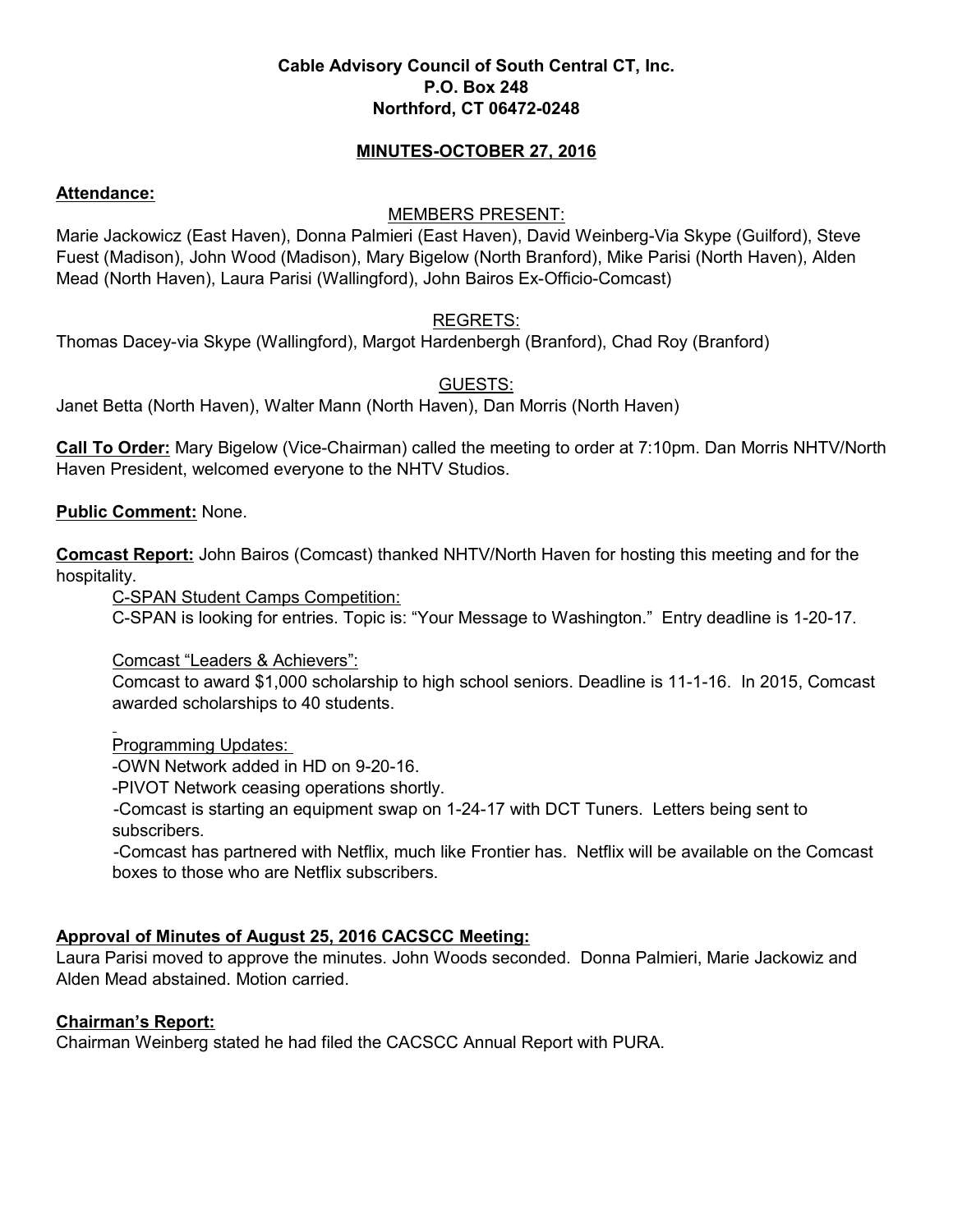# **Treasurer's Report:**

EXPENSES: -Paid \$90.00 (recording secretary). -Paid \$82.00 P.O. Box -Total Expenses: \$172.00

## INCOME:

-CD Interest was \$2.18 as of 8/31/16, and April, \$2.11 as of 9/30/16. -Checking Account Balance: \$3,526.51 -CD Account Balance: \$12,917.00 -Total Cash Reserves: \$16,443.51

### **Correspondence:**

-Re-Appointment Letters for CACSCC Members were received for the following individuals: \*Marie Jackowicz (East Haven)

-Advertisement from Comcast regarding their internet service. -Alliance for Community Media (ACM): Paid \$250.00 (covers CACSCC Membership).

## **Old Business:**

-CACSCC Media Liability Insurance payments received from Madison TV and Guilford TV. Payments still needed from other groups.

-Further discussion on WPAA issue (public allowed/not allowed in studio during show tapings). No action taken.

## **Frontier/Statewide Council Report:**

Stvee Fuest said the primary issue discussed at the most recent meeting was regarding the ongoing Skye-TV(Waterbury) –vs- Wolcott situation. Discussion ensued.

#### **New Business:**

-Website Updating: Discussion ensued. Steve Fuest made a motion to pay \$240 per year for website updates and maintenance (it has been done at no charge for a number of years). Laura Parisi seconded. Motion carried unanimously.

-Mike Parisi mentioned that he felt CACSCC should have a Facebook presence. Discussion ensued. It was agreed that Mike Parisi would start work on developing a CACSCC Facebook presence.

-Laura Parisi mentioned the Ethnic Heritage Center will be conducting walking tours of Lower DIxwell Avenue. Discussion ensued and all agreed this would make a great TV program.

## **Town Reports:**

-MCAG/Madison: Steve Fuest said they are now in the midst of their 32<sup>nd</sup> year of taping Hand High School Football games.

-ETV/East Haven: Donna Palmieri stated that ETV will be running a Halloween classic movie marathon during the last half of October. Additional live shows are planned (the first in 3 or 4 years). ETV is planning a Thanksgiving special at the Trolley Museum and/or one of the local schools. The Annual Tree Lighting will also be aired, and various programs centered on the upcoming election are being planned.

-BCTV/Branford: Walter Mann mentioned that BCTV held it's Second Annual "Tour de Branford" 15 and 40 mile bicycle tour on 9-25-16. The fundraiser raised about \$8,000.00 for BCTV. Three debates are being taped (Two 12th District and one 102nd District). BCTV was well-represented with its own "Scarecrows on the Branford Green" display recently. BCTV is doing live, local election coverage again this year.